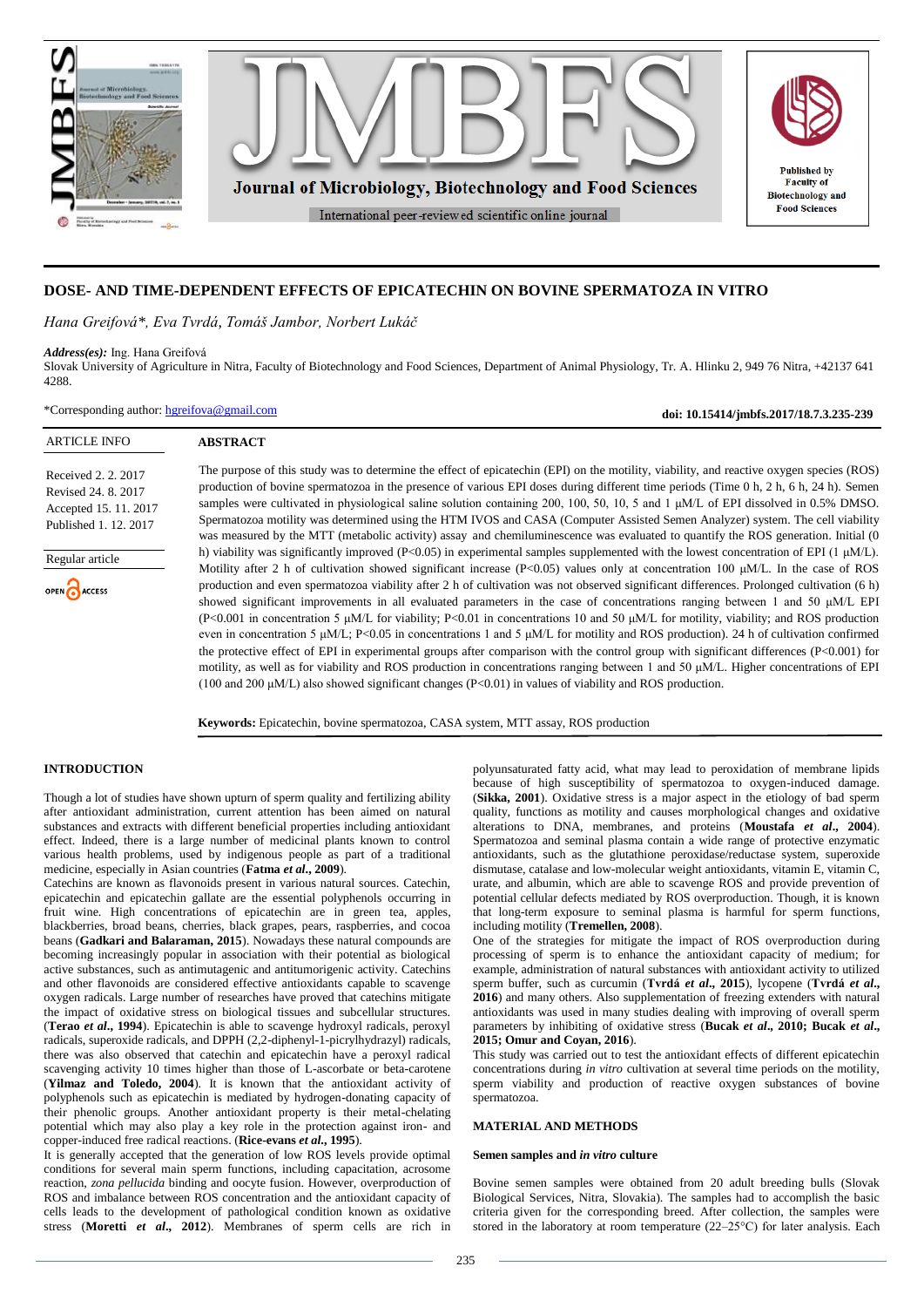sample was diluted in physiological saline solution (PS) (sodium chloride 0.9% w/v, Bieffe Medital, Grosotto, Italia), using a dilution ratio of 1:40, depending on the original spermatozoa concentration. Spermatozoa were incubated with various concentrations of epicatechin ((−)-Epicatechin; Sigma-Aldrich, St. Louis, USA) dissolved in 0.5% DMSO (Dimethyl sulfoxide; Sigma-Aldrich, St. Louis, USA)  $(A - 200; B - 100; C - 50; D - 10; E - 5; F - 1 \mu M/L)$ . The control (Ctrl) group was cultured with physiological saline solution and all samples were cultivated in the laboratory at room temperature (22–25°C). The control group (medium without EPI) was compared to the experimental groups (exposed to different concentrations of EPI).

#### **Computer-assisted semen analysis**

Spermatozoa motility was measured as an indicator of semen quality. The motility analysis was carried out using a CASA (Computer Assisted Semen Analyzer) system – HTM IVOS (CASA; Version 14.0 TOX IVOS II.; Hamilton-Thorne) at cultivation times 0 h, 2 h, 6 h and 24 h. Each sample was placed into the Makler Counting Chamber (depth 10 mm, Sefi-Medical Instruments, Haifa, Israel) and the percentage of motile spermatozoa (motility  $>$  5  $\mu$ m/s; MOT) was evaluated. This study was performed in three replicates at each concentration and time. At least 1000 spermatozoa were analyzed in each sample (**Lukáč** *et al***., 2011**).

# **Viability evaluation**

The viability of the cells exposed to epicatechin *in vitro* was evaluated by the metabolic activity (MTT) assay (**Mosmann, 1983**). This colorimetric assay measures the conversion of a yellow water-soluble tetrazolium salt [3-(4,5 dimetylthiazol-2-yl)-2,5- diphenyl tetrazolium bromide] (MTT) to purple formazan particles by mitochondrial succinate dehydrogenase of intact mitochondria of living cells. The amount of formazan was measured spectrophotometerically. In brief, the cultured cells in 96-well plates were stained with MTT tetrazolium salt (Sigma, St. Louis, MO, USA). MTT was dissolved in PBS (Dulbeccos Phosphate Buffer Saline, Sigma, St. Louis, USA) and added to the cells (20 μL per well). After 1 h of incubation (37°C), the cells and the formazan crystals were dissolved in 80 μL of isopropanol (2-propanol, p.a. CentralChem, Bratislava, Slovakia). Optical density was determined at a measuring wavelength of 570 nm against 620 nm as reference by a microplate ELISA reader (Multiscan FC, ThermoFisher Scientific, Finland). The data were expressed in percentage of control (i.e., optical density of formazan from cells not exposed to EPI). The results from the analysis were collected during three repeated experiments at each concentration.

ROS levels in samples were assessed by chemiluminescence assay using luminol (5-amino- 2, 3- dihydro-1, 4-phthalazinedione; Sigma, St Louis, MO) as the probe (**Tvrdá** *et al***., 2016**). The tested samples consisted of luminol (5 μL, 5 mM) and control or experimental samples (dilution ratio 1:40). Negative controls were prepared by replacing the sperm suspension with 200 μL of the extender. Positive control included 200 μL of the extender and 25 μL of hydrogen peroxide (30%; 8.8 M; Sigma-Aldrich, St. Louis, USA) in triplicates. Chemiluminescence was measured on a 96-well plate for 15 min using the Glomax Multi+ Combined Spectro-FluoroLuminometer (Promega). The results were expressed as relative light units (RLU)/sec/10<sup>6</sup> sperm.

# **Statistical analysis**

Statistical analysis was carried out using the GraphPad Prism program (version 3.02 for Windows; GraphPad Software, La Jolla California USA, www.graphpad.com). Descriptive statistical characteristics (mean, standard error) were evaluated at first. One-way ANOVA with Dunnett's posttest was used for statistical evaluations. The level of significance was set at ∗∗∗ (P<0.001); ∗∗  $(P<0.01)$ ; \* $(P<0.05)$ .

#### **RESULTS AND DISCUSSION**

The initial spermatozoa motility (0 h) showed increased value only in experimental groups C (50 μM/L EPI) and E (5 μM/L EPI) in comparison to the control group without EPI, though without any statistical significance (P>0.05) (Table 1). Significant difference ( $P < 0.05$ ) was observed after 2 h of incubation between the group containing higher dose of EPI – experimental group B (100 μM/L EPI) and the control group without EPI. No significant differences were found between others experimental groups and control group at the time 2 h. After 6 h of *in vitro* cultivation were observed several significant differences in spermatozoa motility. At this time, significant increased value of motility was noted at the dose 50 μM/L EPI- experimental group C (P<0.01), 10 μM/L EPIexperimental group D (P<0.01) and 5  $\mu$ M/L EPI- experimental group E (P<0.05) in comparison with the control. At the end of the experiment (24 h), significantly elevated (P<0.001) motility showed all experimental groups (1-200 μM/L EPI; experimental group A-F), after a comparison with the control group (Table 1).

| <b>Table 1</b> Spermatozoa motility (%) in the absence (Ctrl) or presence (A-F) of epicatechin during different time periods (Mean $\pm$ SEM) |  |  |  |  |  |  |  |  |  |  |  |  |  |
|-----------------------------------------------------------------------------------------------------------------------------------------------|--|--|--|--|--|--|--|--|--|--|--|--|--|
|-----------------------------------------------------------------------------------------------------------------------------------------------|--|--|--|--|--|--|--|--|--|--|--|--|--|

| Groups/<br><b>Time</b> | Ctrl             | А                    |                      |                    |                      | E                    | F                 |
|------------------------|------------------|----------------------|----------------------|--------------------|----------------------|----------------------|-------------------|
| 0h                     | $86.33 \pm 1.76$ | $83.00\pm4.08$       | $84.33\pm4.96$       | $87.00 \pm 3.78$   | $86.33\pm4.17$       | $88.67\pm3.37$       | $73.33\pm3.42$    |
| 2 <sub>h</sub>         | $69.67 \pm 2.24$ | $71.33\pm3.62$       | $79.67 \pm 1.57$ *   | $76.67 \pm 2.02$   | $73.67\pm2.26$       | $76.33\pm3.48$       | $58.33 \pm 2.17$  |
| 6h                     | $50.00 \pm 1.51$ | $52.67\pm2.38$       | $56.33\pm3.84$       | 66 00 $\pm$ 2 24** | $66.67\pm1.83**$     | $60.67\pm2.84*$      | $48.00 \pm 1.94$  |
| 24h                    | $8.33 \pm 0.81$  | $25.67 \pm 1.75$ *** | $31.00 \pm 1.93$ *** | $35.00\pm1.66***$  | $37.33 \pm 1.21$ *** | $36.33 \pm 1.25$ *** | $34.00\pm1.09***$ |
|                        |                  |                      |                      |                    |                      |                      |                   |

 $\overline{***(P<0.001); ** (P<0.01); * (P<0.05)}$ 

The viability of bovine spermatozoa as detected by the MTT cytotoxicity assay was initially (time 0 h) significantly increased only at the lowest dose of EPI (1) μM/L)- experimental group F (P<0.05) but paradoxically, all experimental groups after 2 h of *in vitro* cultivation were without any statistical significance in comparison with the control group (Figure 1). EPI administration at 6 h led to a significant improvement of cell viability at dose 50 and 10 μM/L EPIexperimental groups C, D (P<0.01) and at dose 5  $\mu$ M/L EPI- experimental group E (P<0.001; Figure 1). After 24 h of *in vitro* cultivation the spermatozoa mitochondrial activity increased in all experimental groups with EPI treatment with significant differences  $(P<0.01)$  in experimental groups A and B (200 and

100 μM/L EPI) and also at lower doses (50, 10, 5 and 1 μM/L EPI) in experimental groups C, D, E and F were found significant improved values of viability when compared to the control group (Figure 1). Slight inhibition in the cell viability of bovine spermatozoa was determined only in experimental group A (200 μM/L EPI) after 2 h of incubation, although without any statistical significance (Figure 1).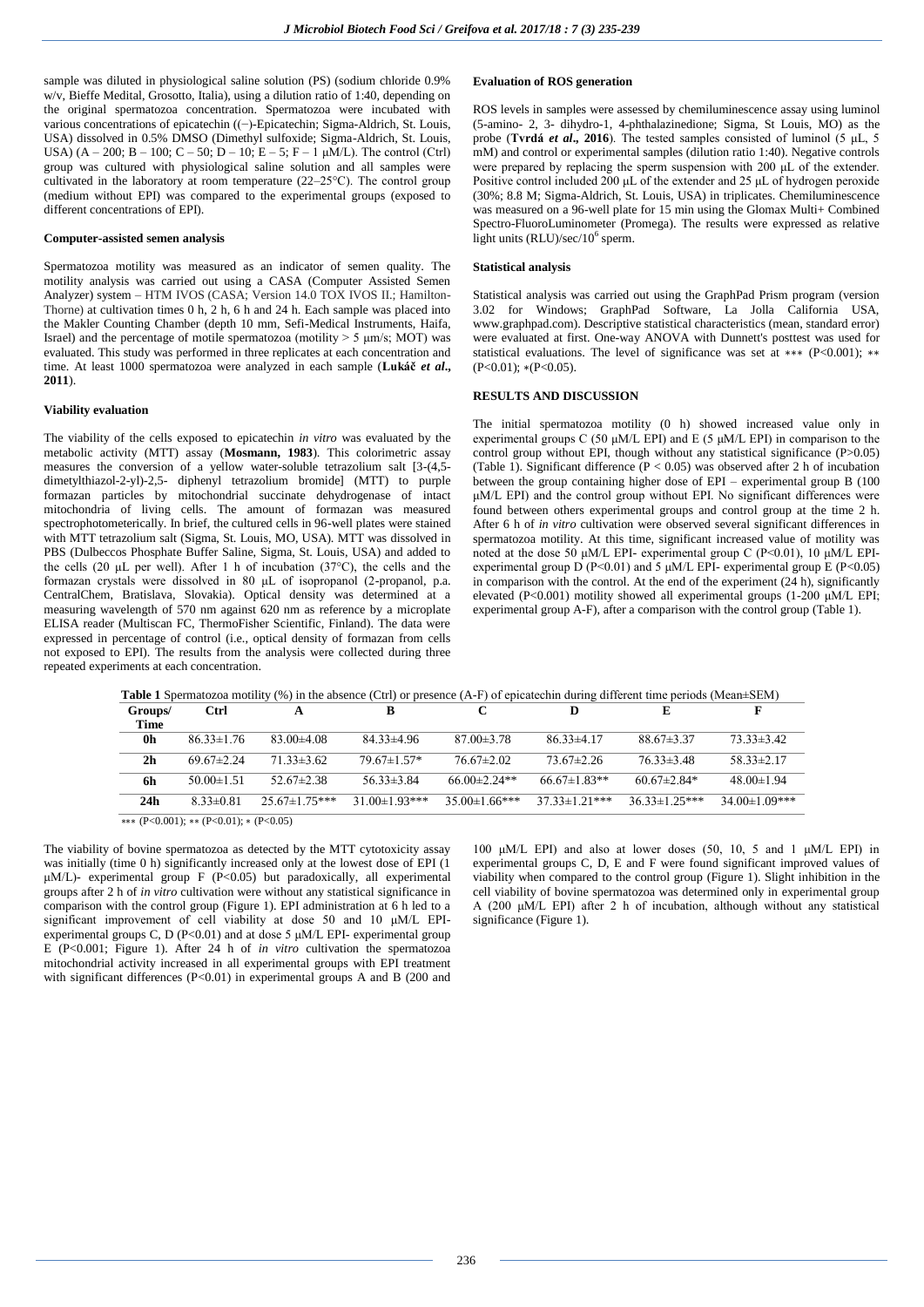

**Figure** 1 The effect of different doses of epicatechin on the viability of bovine spermatozoa (n=20) at 0h, 2h, 6h, and 24h. Each bar represents mean (±SEM) optical density as the percentage of controls, which symbolize 100%. The data were obtained from three independent experiments. The level of significance was set at \*\*\* P<0.001; \*\* P<0.01; \*P<0.05. Ctrl – 0; A – 200; B – 100; C –50; D – 10;  $E - 5$ ; F – 1  $\mu M/L$  EPI.

Luminometric evaluation showed that epicatechin administration provided protection against ROS overgeneration with significantly decreased values at cultivation time 6 h in experimental group  $F(P<0.05)$ , as well as in groups C, D and  $E(P<0.01)$  when compared to the samples from control group without EPI treatment (Table 2). Significant changes in ROS production were also observed after 24 h of *in vitro* cultivation at the all doses of epicatechin; for experimental groups A and B (P<0.01) and experimental groups C, D, E, F (P<0.001) too (Table 2).

Table 2 ROS production (RLU/sec/10<sup>6</sup> sperm) in the absence (Ctrl) or presence (A-F) of epicatechin during different time periods

| $(Mean \pm SEM)$ |                 |                  |                   |                     |                      |                      |                      |
|------------------|-----------------|------------------|-------------------|---------------------|----------------------|----------------------|----------------------|
| Groups/          | <b>Ctrl</b>     | A                | в                 |                     | D                    | E                    | F                    |
| <b>Time</b>      |                 |                  |                   |                     |                      |                      |                      |
| 0 <sub>h</sub>   | $2.88\pm0.22$   | $2.25 \pm 0.15$  | $2.09\pm0.10$     | $2.02\pm0.09$       | $2.08\pm0.13$        | $2.09 \pm 0.13$      | $2.62\pm0.14$        |
| 2 <sub>h</sub>   | $5.13 \pm 0.29$ | $4.32 \pm 0.21$  | $428\pm0.33$      | $3.82 \pm 0.21$     | 3 99 $\pm$ 0 23      | $4.00 \pm 0.24$      | $4.39\pm0.24$        |
| 6h               | $8.83\pm0.89$   | $729 \pm 0.33$   | $7.17\pm0.60$     | $6.13 \pm 0.44**$   | $6.02\pm0.43**$      | $6.08\pm0.30**$      | $693\pm0.35*$        |
| 24 <sub>h</sub>  | $18.49\pm0.99$  | $15.07\pm0.65**$ | $14.94\pm 0.87**$ | $12.84\pm 0.59$ *** | $11.84 \pm 0.67$ *** | $11.56 \pm 0.78$ *** | $13.22 \pm 0.87$ *** |
|                  |                 |                  |                   |                     |                      |                      |                      |

∗∗∗ (P<0.001); ∗∗ (P<0.01); ∗ (P<0.05)

Recently, antioxidant substances have aroused great interest due to their ability to minimize the deleterious effects of reactive oxygen species (ROS) on several biological and pathological processes. ROS are necessary for the normal physiological function of sperm, although their concentration must be kept under strict control to avoid deleterious effects, such as damage to cell structures: lipids and membranes, proteins, and DNA (**Dias** *et al***., 2014**). There is a growing interest in enlightening the role of ROS formation in sperm as they are responsible for lower sperm quality in freshly collected semen and poor quality of sperm after processing for usage in reproductive technologies, such as artificial insemination, *in vitro* fertilization, or cryopreservation (**Guthrie and Welch, 2012**). Short- and long-term storage of viable spermatozoa in a liquid state in medium would have implications for the transport of spermatozoa to distant laboratories, and be advantageous for repeated insemination procedures using fresh spermatozoa. Therefore, establishment of optimal composition for sperm storage is of extreme relevance, as these cells are highly dependent on the supply of exogenous substrates and, due to their high metabolic rates, produce elevated amounts of ROS (**Sato and Ishikawa, 2004**). Free radicals and reactive oxygen species, which are generated by spermatozoa and leukocytes during storage, induce alterations in sperm hyperactivation, capacitation, and acrosome reaction (**Wittayarat** *et al***., 2013**). It has been demonstrated that polyphenols such as epicatechin prevents spontaneous mutations, LDL oxidation, and chromosomal damage induced by ROS in somatic cells, and in the context of male reproduction, catechins showed protective action against several deleterious effects by minimizing oxidative stress (**Roy** *et al***., 2003**). It was reported that catechins therapy protects against testicular ischemia-reperfusion injury through its antioxidant activity (**Sugiyama** *et al***., 2012**), and in human spermatozoa maintained at 37 °C, motility and viability can be improved by the addition of catechins to the extracellular media at low concentrations (**De Amicis** *et al***., 2012**).

The aim of this study was to evaluate the antioxidant effects of epicatechin on the bovine spermatozoa motility, viability, and ROS production *in vitro.* Our results agree with findings of **Purdy** *et al.* **(2004)** with cooled goat sperm, when detected motility between control and various concentrations (25-100 μM/L) of catechin was significantly improved in experimental groups after 96 h cultivation. Another study with boar semen also evaluated that the motility of spermatozoa supplemented with catechin (25 a 50 μM/L) was higher than that of the control group after 24 and 48 h. In addition, after incubating the sperm for 24 and 72 h, sperm viability assessed by eosin exclusion test showed that experimental groups supplemented with catechin were significantly higher than that of the control group. Also, malondialdehyde concentration was significantly lower in samples with catechin after 24, 48 and 72 h (**Boonsorn** *et al***., 2010**). **Moretti** *et al***. (2012)** examined, that epicatechin have concentration-dependent effect on sperm viability and motility. Epicatechin at 400 μM/L concentration caused a decrease in sperm progressive motility concomitant with a significant increase in non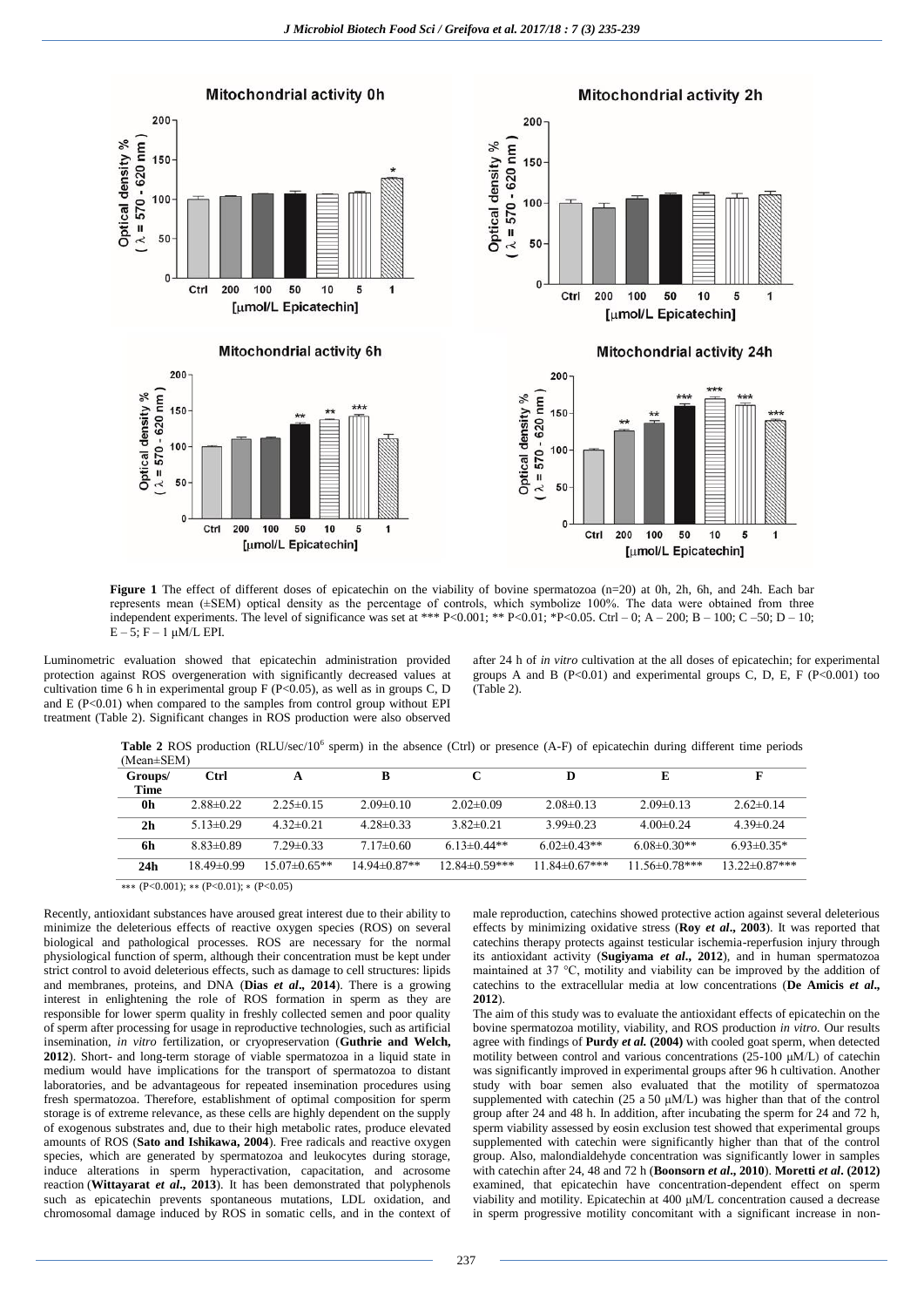progressive motility. A possible explanation for the reduced progressive motility is via estrogen receptors. Spermatozoa motility closely relates with mitochondrial activity, because spermatozoa contain many mitochondria helically arranged around the mid-piece axoneme, thus mitochondria play a key role in the energy production (the generation of ATP) and maintenance of spermatozoa motility (**Jansen and Burton, 2004**). Our experiment indicates that the concentrations lower than 100 μM/L EPI after 6 h of incubation, and all concentrations after 24 h, significantly increased spermatozoa mitochondrial activity. On the other hand, all doses of EPI were not effective in the case of mitochondrial activity after 2 h incubation. **Wittayarat** *et al***. (2012)** investigated the effect of vitamin C (0.5 or 1 mM) along with 0.75 mg/mL green tea polyphenol to semen extender provided significantly higher percentages of canine sperm motility and viability (assessed by a live/dead stain combination) during cold storage at 5°C for 4 weeks compared to unsupplemented semen.

The specific mechanism through which polyphenol inhibits oxidative stress during semen preservation is not clear. Polyphenols may bind to components of the sperm membrane and prevent the lipid membrane oxidation induced by free radicals (**Hyon, 2004**). The epididymis and spermatozoa are highly rich in polyunsaturated fatty acids and thus susceptible to injury induced by ROS what is associated with lipid peroxidation. Subsequently, products of membrane lipids peroxidation such as malondialdehyde, are highly toxic to spermatozoa and causes an irreversible damage of spermatozoa motility and integrity (**Aitken, 1995**). **Chen** *et al***. (2003)** demonstrated that tea catechins significantly increased the cell viability, decreased the intracellular  $Ca^{2+}$  level and ROS formation, and improved the mitochondrial membrane potential of PC12 cells (a neuron cell model). Also data obtained from study with catechins-rich grape extract showed, that the incubation of thawed bovine spermatozoa with 2 μg/mL and 5 μg/mL of the extract for 2 hours resulted in a significantly better maintenance of viable spermatozoa with intact acrosome and same concentrations kept the levels of malondialdehyde production in significantly lower level, compared to the other groups, after 2 hrs and 4 hrs of incubation (**Sapanidou** *et al***., 2014**). These findings related to membrane lipid peroxidation could also support our results obtained from assessment of ROS production, when levels of ROS were significantly decreased after 6 and 24 h of incubation, especially in experimental groups where the concentrations of EPI varied between 1 and 50  $\mu$ M/L.

## **CONCLUSION**

Based on results obtained from this study it may be concluded that epicatechin, especially at lower doses (1-50  $\mu$ M/L), is able to prevent the development of oxidative stress by overproduction of ROS in semen samples cocultivated with this natural substance. Antioxidant activity of epicatechin is in this experiment also supported by results obtained from evaluating of spermatozoa motility, which is closely related to the function maintenance and fertilizing ability of sperm cells. Epicatechin seems to protect bovine spermatozoa against the impairment caused by reactive oxygen species and thus increase the percentage of viable cells during short-, as well as during long-term incubation. Administration of natural antioxidants, in this case epicatechin, to semen extenders or medium could therefore be one of the most effective method of improving the sperm parameters and prolong the time of spermatozoa storage for later processing or using in various techniques of artificial insemination or *in vitro* fertilization.

**Acknowledgments:** This work was co-funded by the European Community under the Project no. 26220220180: Building Research Centre "AgroBioTech", the Scientific Grant Agency of the Ministry of Education of the Slovak Republic and of the Slovak Academy of Sciences VEGA Project no. 1/0857/14 and by the Slovak Research and Development Agency Grant no. APVV-15-0544 and APVV-0304-12-D3.

## **REFERENCES**

Aitken, R. J. (1995). Free radicals, lipid peroxidation and sperm function. *Reproduction, Fertility and Development, 7*(4), 659. <https://doi.org/10.1071/rd9950659>

Boonsorn, T., Kongbuntad, W., Narkkong, N., Aengwanich, W. (2010). Effects of catechin addition to extender on sperm quality and lipid peroxidation in Boar semen. *American-Eurasian Journal of Sustainable Agriculture 7*(3), 283-288.

Bucak, M. N., Ataman, M. B., Başpınar, N., Uysal, O., Taşpınar, M., Bilgili, A., & Akal, E. (2014). Lycopene and resveratrol improve post-thaw bull sperm parameters: sperm motility, mitochondrial activity and DNA integrity. *Andrologia, 47*(5), 545–552[. https://doi.org/10.1111/and.12301](https://doi.org/10.1111/and.12301) 

Bucak, M. N., Sariozkan, S., Tuncer, P. B., Sakin, F., Atessahin, A., Kulaksiz, R., & Cevik, M. (2010). The effect of antioxidants on post-thawed Angora goat (*Capra hircus ancryrensis*) sperm parameters, lipid peroxidation and antioxidant activities. *Small Ruminant Research 89*(1), 24-30. <http://dx.doi.org/10.1016/j.smallrumres.2009.11.015>

De Amicis, F., Santoro, M., Guido, C., Russo, A., & Aquila, S. (2012). Epigallocatechin gallate affects survival and metabolism of human sperm. *Molecular Nutrition & Food Research, 56*(11), 1655–1664. <https://doi.org/10.1002/mnfr.201200190>

Dias, T. R., Alves, M. G., Tomás, G. D., Socorro, S., Silva, B. M., & Oliveira, P. F. (2014). White Tea as a Promising Antioxidant Medium Additive for sperm storage at room temperature: A comparative study with green tea. *Journal of Agricultural and Food Chemistry, 62*(3), 608–617. <https://doi.org/10.1021/jf4049462>

Fatma, B. A., Nozha, Ch. F., Ines, D., Hamadi, A., Basma, H., & Leila, A. K. (2009). Sperm quality improvement after date seed oil in vitro supplementation in spontaneous and induced oxidative stress. *Asian Journal of Andrology*, *11*, 393- 398[. https://doi.org/10.1038/aja.2008.6](https://doi.org/10.1006/abbi.1994.1039) 

Gadkari, P. V., & Balaraman, M. (2015). Catechins: sources, extraction and encapsulation: A review. *Food and Bioproducts Processing, 93*, 122–138. <https://doi.org/10.1016/j.fbp.2013.12.004>

Guthrie, H. D., & Welch, G. R. (2012). Effects of reactive oxygen species on sperm function. *Theriogenology*, 78(8), 1700-1708. <https://doi.org/10.1016/j.theriogenology.2012.05.002>

Hyon, S. H. (2004). A non-frozen living tissue bank for allotransplantation using green tea polyphenols. *Yonsei Medical Journal, 45*(6), 1025. <https://doi.org/10.3349/ymj.2004.45.6.1025>

Chen, L., Yang, X., Jiao, H., & Zhao, B. (2003). Tea catechins protect against lead-induced ROS formation, mitochondrial dysfunction, and calcium dysregulation in PC12 cells. *Chemical Research in Toxicology, 16*(9), 1155– 1161[. https://doi.org/10.1021/tx0340605](https://doi.org/10.1021/tx0340605) 

Jansen, R. P. S., & Burton, G. J. (2004). Mitochondrial dysfunction in reproduction. *Mitochondrion, 4*(5-6), 577–600. <https://doi.org/10.1016/j.mito.2004.07.038>

Lukac, N., Bardos, L., Stawarz, R., Roychoudhury, S., Makarevich, A. V., Chrenek, P., & Massanyi, P. (2010). *In vitro* effect of nickel on bovine spermatozoa motility and annexin V-labeled membrane changes. *Journal of Applied Toxicology, 31*(2), 144-149[. https://doi.org/10.1002/jat.1574](https://doi.org/10.1002/jat.1574) 

Moretti, E., Mazzi, L., Terzuoli, G., Bonechi, C., Iacoponi, F., Martini, S., Rossi, C., & Collodel, G. (2012). Effect of quercetin, rutin, naringerin and epicatechin on lipid peroxidation induced in human sperm. *Reproductive Toxicology, 34*(4), 651-657. <http://dx.doi.org/10.1016/j.reprotox.2012.10.002>

Moustafa, M. H., Sharma, R. K., Thornton, J., Mascha, E., Abdel-Hafez, M. A., Thomas, A. J., & Agarwal, A. (2004). Relationship between ROS production, apoptosis and DNA denaturation in spermatozoa from patients examined for infertility. *Human Reproduction, 19*(1), 129-138. <https://doi.org/10.1093/humrep/deh024>

Mosmann, T. (1983). Rapid colorimetric assay for cellular growth and survival: Application to proliferation and cytotoxicity assays. *Journal of Immunological Methods, 65*(1-2), 55–63. [https://doi.org/10.1016/0022-1759\(83\)90303-4](https://doi.org/10.1016/0022-1759%2883%2990303-4)

Omur, A. D., & Coyan, K. (2016). Protective effects of the antioxidants curcumin, ellagic acid and methionine on motility, mitochondrial transmembrane potential, plasma membrane and acrosome integrity in freeze-thawed Merino ram sperm. *Veterinární Medicína, 61*(1), 10-16. [https://doi.org/10.17221/8677](https://doi.org/10.17221/8677-vetmed) [vetmed](https://doi.org/10.17221/8677-vetmed) 

Purdy, P. H., Ericsson, S. A., Dodson, R. E., Sternes, K. L., & Garner, D. L. (2004). Effects of the flavonoids, silibinin and catechin, on the motility of extended cooled caprine sperm. *Small Ruminant Research, 55*(1-3), 239–243. <https://doi.org/10.1016/j.smallrumres.2004.02.005>

Rice-evans, C. A., Miller, N. J., Bolwell, P. G., Bramley, P. M., & Pridham, J. B. (1995). The relative antioxidant activities of plant-derived polyphenolic flavonoids. *Free Radical Research, 22*(4), 375–383. <https://doi.org/10.3109/10715769509145649>

Roy, M., Chakrabarty, S., Sinha, D., Bhattacharya, R. K., & Siddiqi, M. (2003). Anticlastogenic, antigenotoxic and apoptotic activity of epigallocatechin gallate: a green tea polyphenol. *Mutation Research/Fundamental and Molecular Mechanisms of Mutagenesis, 523-524*, 33-41. [https://doi.org/10.1016/s0027-](https://doi.org/10.1016/s0027-5107%2802%2900319-6) [5107\(02\)00319-6](https://doi.org/10.1016/s0027-5107%2802%2900319-6) 

Sapanidou, V. G., Margaritis, I., Siahos, N., Arsenopoulos, K., Dragatidou, E., Taitzoglou, I. A., & Tsantarliotou, M. P. (2014). Antioxidant effect of a polyphenol-rich grape pomace extract on motility, viability and lipid peroxidation of thawed bovine spermatozoa. *Journal of Biological Research-Thessaloniki, 21*(1), 19[. https://doi.org/10.1186/2241-5793-21-19](https://doi.org/10.1186/2241-5793-21-19)